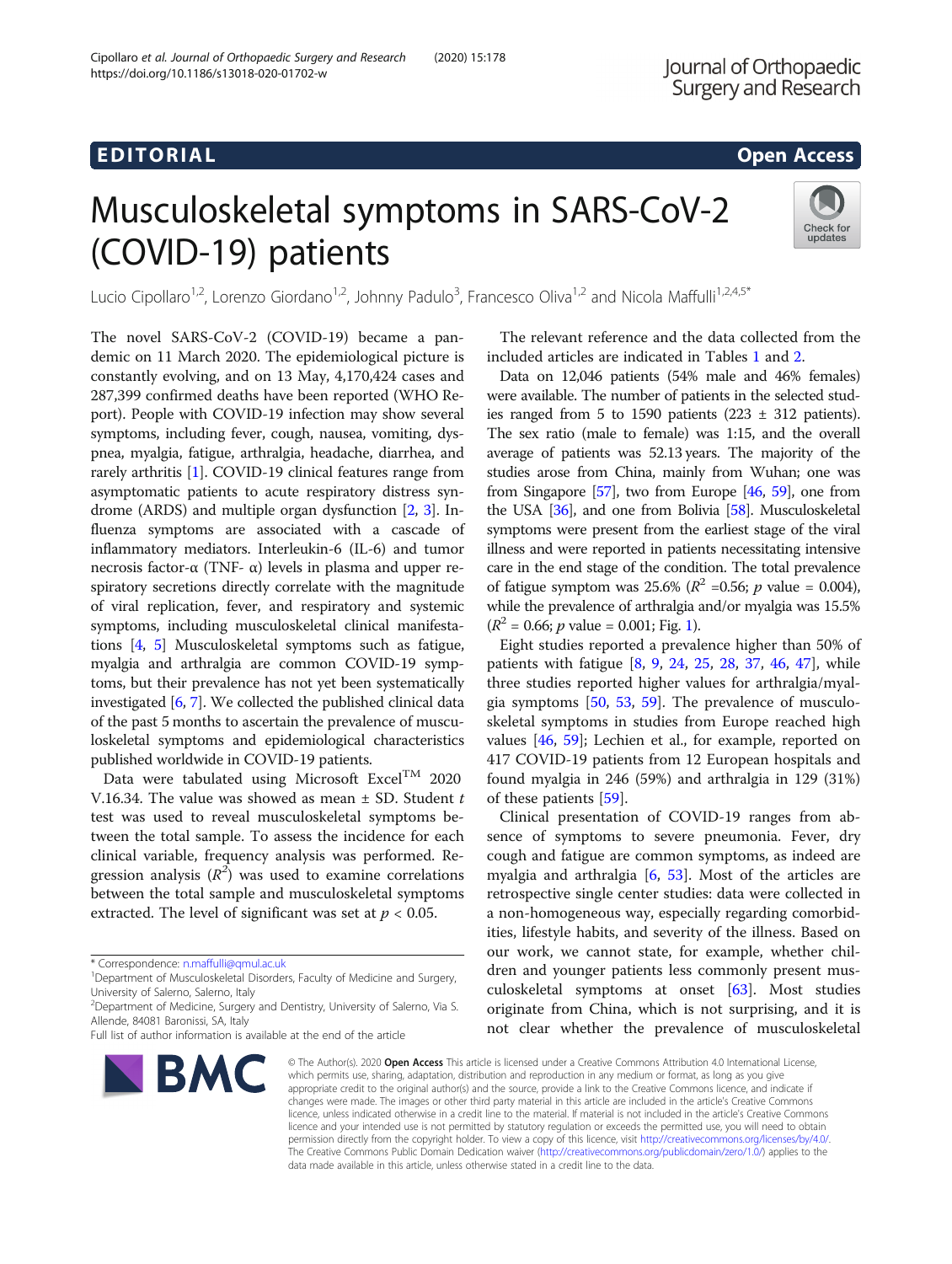|  | Table 1 Demographics |  |
|--|----------------------|--|
|--|----------------------|--|

<span id="page-1-0"></span>

| Study (year)      | No. of patients | Sex            | Age<br>(mean SD or median IQR) | Study design                                     | Country |
|-------------------|-----------------|----------------|--------------------------------|--------------------------------------------------|---------|
| Zheng et al. [8]  | 99              | M 51<br>F 48   | 49.40 (SD 18.45)               | Retrospective single center                      | China   |
| Lei et al. $[9]$  | 34              | M 14<br>F 20   | $55(43-63)$                    | Retrospective single center                      | China   |
| Mo et al. [10]    | 155             | M 86<br>F 69   | 54 (42-66)                     | Retrospective single center                      | China   |
| Qian et al. [11]  | 91              | M 37<br>F 54   | $50(54 - 80)$                  | Retrospective multi-center                       | China   |
| Ma et al. [12]    | 37              | M 20<br>F 17   | 62 (59-70)                     | Retrospective single center                      | China   |
| Jin et al. [13]   | 651             | M 331<br>F 246 | $46.0(32-60)$                  | Retrospective multi-center                       | China   |
| Zheng et al. [14] | 161             | M 80<br>F 81   | 45.0 (33.5-57)                 | Retrospective single center                      | China   |
| Wang et al. [15]  | 80              | M 31<br>F 49   | 39.0 (32-48.5)                 | Retrospective multi-center (electronic database) | China   |
| Chen et al. [16]  | 203             | M 108<br>F 95  | 54.0 (20-91)                   | Retrospective single center                      | China   |
| Zhou et al. [17]  | 21              | M 13<br>F 8    | 66.1 (SD 13.94)                | Retrospective single center                      | China   |
| Lo et al. [18]    | 10              | M 3<br>F 7     | 54 (27-64)                     | Retrospective single center                      | China   |
| Huang et al. [19] | 41              | M 30<br>F 11   | 49.0 (41.0-58.0)               | Prospective multi-center (electronic database)   | China   |
| Zhang et al. [20] | 645             | M 328<br>F 317 | 46.65 (SD 13.82)               | Retrospective multi-center (electronic database) | China   |
| Chen et al. [21]  | 249             | M 126<br>F 123 | 51.0 (36-64)                   | Retrospective single center                      | China   |
| Feng et al. [22]  | 476             | M 271<br>F 205 | 53.0 (40-64)                   | Retrospective multi-center                       | China   |
| Chen et al. [23]  | 274             | M 171<br>F 103 | 62.0 (44-70)                   | Retrospective single center                      | China   |
| Zhang et al. [24] | 140             | M 71<br>F 69   | 57.0 (25-87)                   | Retrospective multi-center                       | China   |
| Lian et al. [25]  | 788             | M 407<br>F 381 | 41.15 (SD 11.38)               | Retrospective multi-center (electronic database) | China   |
| Cai et al. [26]   | 298             | M 145<br>F 153 | 47.5 (33-61)                   | Retrospective single center                      | China   |
| Wan et al. [27]   | 135             | M 72<br>F 63   | 47.0 (36-55)                   | Retrospective single center                      | China   |
| Cao et al. [28]   | 102             | M 53<br>F 49   | 54.0 (37-67)                   | Retrospective single center                      | China   |
| Wang et al. [29]  | 339             | M 166<br>F 173 | 69.0 (65-76)                   | Retrospective single center                      | China   |
| Xu et al. [30]    | 62              | M 36<br>F 27   | $41.0(32 - 52)$                | Retrospective single center                      | China   |
| Zhou et al. [31]  | 191             | M 119<br>F 72  | 56.0 (46-67)                   | Retrospective multi-center cohort study          | China   |
| Wu et al. [32]    | 201             | M 128<br>F 73  | 51.0 (43-60)                   | Retrospective single center cohort study         | China   |
| Du et al. [33]    | 85              | M 62<br>F 23   | 65.8                           | Retrospective multi-center                       | China   |
| Wang et al. [34]  | 69              | M 32<br>F 37   | 42.0 (35-62)                   | Retrospective single center                      | China   |
| Guan et al. [35]  | 1099            | M 640          | 47.0 (35-58)                   | Retrospective multi-center                       | China   |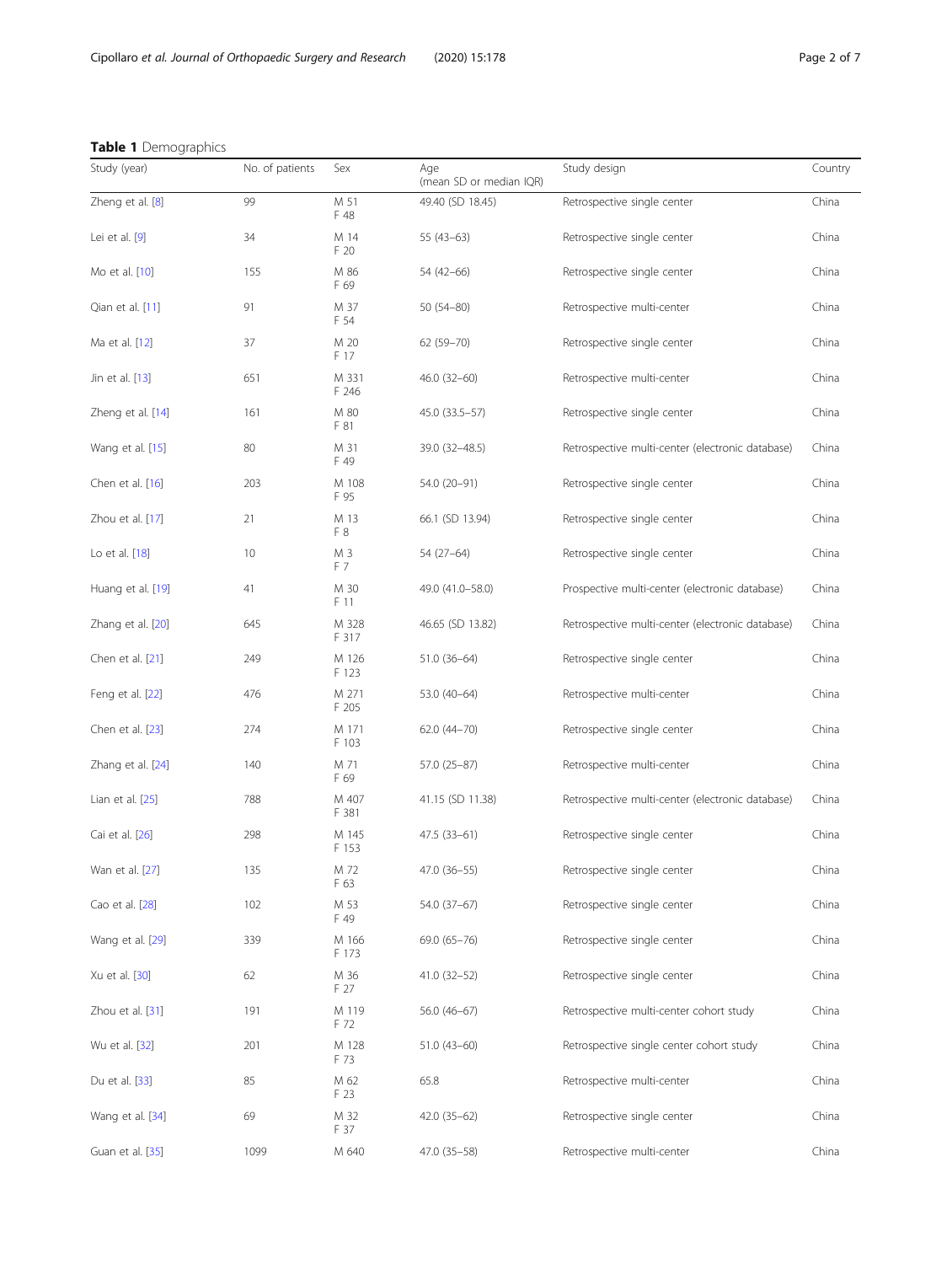|  |  |  | Table 1 Demographics (Continued) |
|--|--|--|----------------------------------|
|--|--|--|----------------------------------|

| Table 1 Demographics (Continued) |                 |                              |                                |                             |            |  |
|----------------------------------|-----------------|------------------------------|--------------------------------|-----------------------------|------------|--|
| Study (year)                     | No. of patients | Sex                          | Age<br>(mean SD or median IQR) | Study design                | Country    |  |
|                                  |                 | F 459                        |                                |                             |            |  |
| Goyal et al. [36]                | 393             | M 238<br>F 155               | 62.2 (49-74)                   | Retrospective multi-center  | <b>USA</b> |  |
| Zhang et al. [37]                | 28              | M 17<br>F 11                 | 65.0 (56-70)                   | Retrospective single center | China      |  |
| Chen et al. [38]                 | 118             | M 0<br>F 118                 | $31.0(28-34)$                  | Retrospective single center | China      |  |
| Wang et al. [39]                 | 1012            | M 524<br>F 488               | 50.0 (39-58)                   | Retrospective multi-center  | China      |  |
| Xia et al. [40]                  | 10              | M 6<br>F 4                   | 56.5                           | Retrospective single center | China      |  |
| Liang et al. [41]                | 1590            | M 904<br>F 674               | 48.9 (SD 16.3)                 | Retrospective multi-center  | China      |  |
| Dai et al. [42]                  | 234             | M 136<br>F 98                | 44.6                           | Retrospective single center | China      |  |
| Li et al. [43]                   | 25              | M 12<br>F 13                 | 45.6                           | Retrospective single center | China      |  |
| Chu et al. [44]                  | 54              | M 36<br>F 18                 | 39                             | Retrospective single center | China      |  |
| Qi et al. [45]                   | 70              | M 39<br>F 31                 | 39.5                           | Retrospective multi-center  | China      |  |
| Godaert et al. [46]              | 17              | M 8<br>F 9                   | 86.5                           | Retrospective single center | France     |  |
| Ye et al. [47]                   | 5               | M 2<br>F <sub>3</sub>        | 30.0                           | Retrospective single center | China      |  |
| Huang et al. [48]                | 22              | M 6<br>F 16                  | 22.0 (16.0-23.0)               | Retrospective single center | China      |  |
| Tian et al. [49]                 | 262             | M 127<br>F 135               | 47.5                           | Retrospective single center | China      |  |
| Huang et al. [50]                | 34              | M 14<br>F 20                 | 56.2                           | Retrospective single center | China      |  |
| Xia et al. [51]                  | 20              | M 13<br>F 7                  | 1.5                            | Retrospective single center | China      |  |
| Zhao et al. [52]                 | 101             | M 56<br>F 45                 | 44.44                          | Retrospective multi-center  | China      |  |
| Xu et al. [53]                   | 51              | M 25<br>F 26                 | 41.6                           | Retrospective single center | China      |  |
| Li et al. [54]                   | 548             | M 279<br>F 269               | $60.0(48-69)$                  | Retrospective single center | China      |  |
| Xu et al. [55]                   | 90              | M 39<br>F 51                 | $50.0(18 - 86)$                | Retrospective single center | China      |  |
| Lei et al. [56]                  | 119             | M 77<br>F 42                 | 49.0 (SD 13.6)                 | Retrospective multi-center  | China      |  |
| Pung et al. [57]                 | 17              | M 7<br>F 10                  | 40.0                           | Retrospective single center | Singapore  |  |
| Xu et al. [71]                   | 50              | M 29<br>F 21                 | 42.3                           | Retrospective single center | China      |  |
| Escalera-Antezana et al. [58]    | 12              | M 6<br>F6                    | 36.5                           | Retrospective single center | Bolivia    |  |
| Lechien et al. [59]              | 417             | M 154<br>F 263               | 36.9 (SD 11.4)                 | Retrospective multi-center  | Europe     |  |
| Dong et al. [72]                 | 11              | M 5<br>F6                    | 40.3                           | Retrospective single center | China      |  |
| Total: 54                        | 12.046          | M 6427 (54%)<br>F 5597 (46%) | 52.13                          |                             |            |  |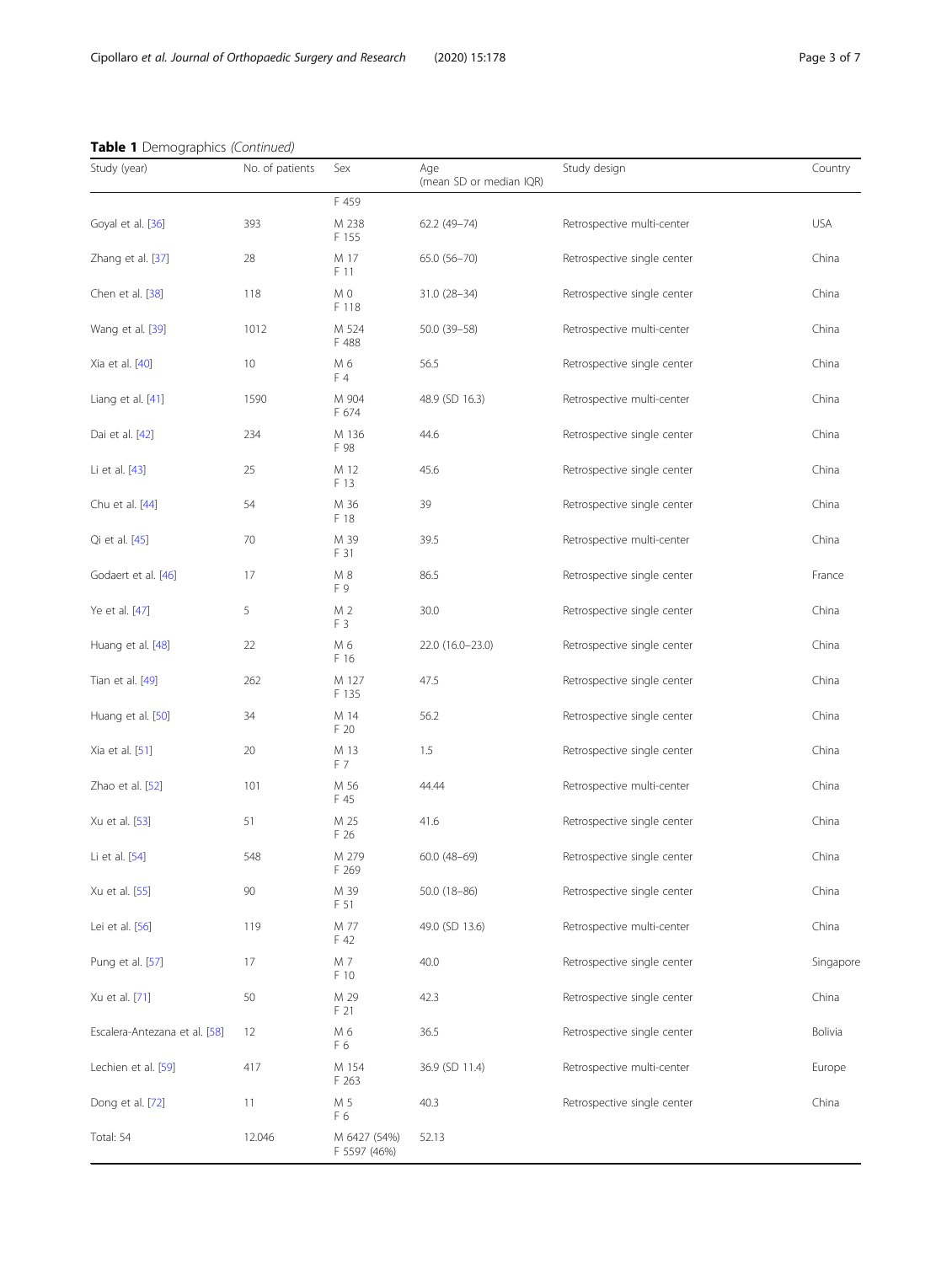|  |  | Table 2 Musculoskeletal symptoms |  |
|--|--|----------------------------------|--|
|--|--|----------------------------------|--|

<span id="page-3-0"></span>

| Table 2 Musculoskeletal symptoms |                 |                          |                           |
|----------------------------------|-----------------|--------------------------|---------------------------|
| Study (year)                     | No. of patients | Fatigue (nr/%)           | Arthralgia/Myalgia (nr/%) |
| Zheng et al. [37]                | 99              | 72 (73%)                 | 12 (12%)                  |
| Lei et al. [36]                  | 34              | 25 (73.5%)               | 11 (32.4%)                |
| Mo et al. [60]                   | 155             | 60 (73.2)                | 50 (61.0%)                |
| Qian et al. [61]                 | 91              | 40 (43.96%)              | 5 (5.49%)                 |
| Ma et al. [62]                   | 37              | 4 (10.8%)                | 4 (10.8%)                 |
| Jin et al. [10]                  | 651             | 119 (18.2%)              | $\sqrt{2}$                |
| Zheng et al. [11]                | 161             | 64 (39.8%)               | 18 (11.2%)                |
| Wang et al. [12]                 | 80              | 28 (35%)                 | 19 (23.75%)               |
| Chen et al. [13]                 | 203             | 16 (7.9%)                | 54 (26.6)                 |
| Zhou et al. [14]                 | 21              | 5 (23.8%)                | 2(9.5%)                   |
| Lo et al. [15]                   | 10              | /                        | 3 (30%)                   |
| Huang et al. [16]                | 41              | 18 (44%)                 | $\sqrt{2}$                |
| Zhang et al. [17]                | 645             | 118 (18.3%)              | 71 (11%)                  |
| Chen et al. [18]                 | 249             | 39 (15.7%)               | 7                         |
| Feng et al. [19]                 | 476             | $\sqrt{2}$               | 59 (12.4%)                |
| Chen et al. [20]                 | 274             | 137 (50%)                | 60 (22%)                  |
| Zhang et al. [58]                | 140             | 105 (75%)                | Τ                         |
| Lian et al. [47]                 | 788             | 139 (17.6%)              | 91 (11.5%)                |
| Cai et al. [21]                  | 298             | 13 (4.3%)                | $\sqrt{2}$                |
| Wan et al. [22]                  | 135             | /                        | 44 (32.5%)                |
| Cao et al. [9]                   | 102             | 56 (54.9%)               | 35 (34.3)                 |
| Wang et al. [32]                 | 339             | 135 (39.9%)              | 16 (4.7%)                 |
| Xu et al. [26]                   | 62              | /                        | 32 (52%)                  |
| Zhou et al. [27]                 | 191             | 44 (23%)                 | 29 (15%)                  |
| Wu et al. [29]                   | 201             | 65 (32.3%)               | $\sqrt{2}$                |
| Du et al. [33]                   | 85              | 50 (58.8%)               | 14 (16.5%)                |
| Wang et al. [35]                 | 69              | 29 (42%)                 | 21 (30%)                  |
| Guan et al. [33]                 | 1099            | 419 (38%)                | 164 (15%)                 |
| Goyal et al. [46]                | 393             | /                        | 94 (24%)                  |
| Zhang et al. [24]                | 28              | 18 (64%)                 | 4 (14%)                   |
| Chen et al. [34]                 | 118             | 19 (16%)                 | $\sqrt{2}$                |
| Wang et al. [41]                 | 1012            | /                        | 170 (17%)                 |
| Xia et al. [38]                  | 10              | 3 (30%)                  | $\sqrt{2}$                |
| Liang et al. [39]                | 1590            | 680 (43%)                | 278 (17%)                 |
| Dai et al. [40]                  | 234             | 31 (13%)                 | 21 (9%)                   |
| Li et al. [41]                   | 25              | 17 (68%)                 | 7                         |
| Chu et al. [42]                  | 54              | 9(17%)                   | 3(6%)                     |
| Qi et al. [43]                   | 70              | /                        | 12 (17%)                  |
| Godaert et al. [7]               | 17              | 10 (59%)                 | $\overline{1}$            |
| Ye et al. [28]                   | 5               | 5 (100%)                 | 7                         |
| Huang et al. [44]                | 22              | 5 (23%)                  | 4 (18%)                   |
| Tian et al. [45]                 | 262             | 69 (26%)                 | Τ                         |
| Huang et al. [8]                 | 34              | $\overline{\phantom{a}}$ | 22 (65%)                  |
| Xia et al. [48]                  | 20              | 1(5%)                    | $\sqrt{2}$                |
|                                  |                 |                          |                           |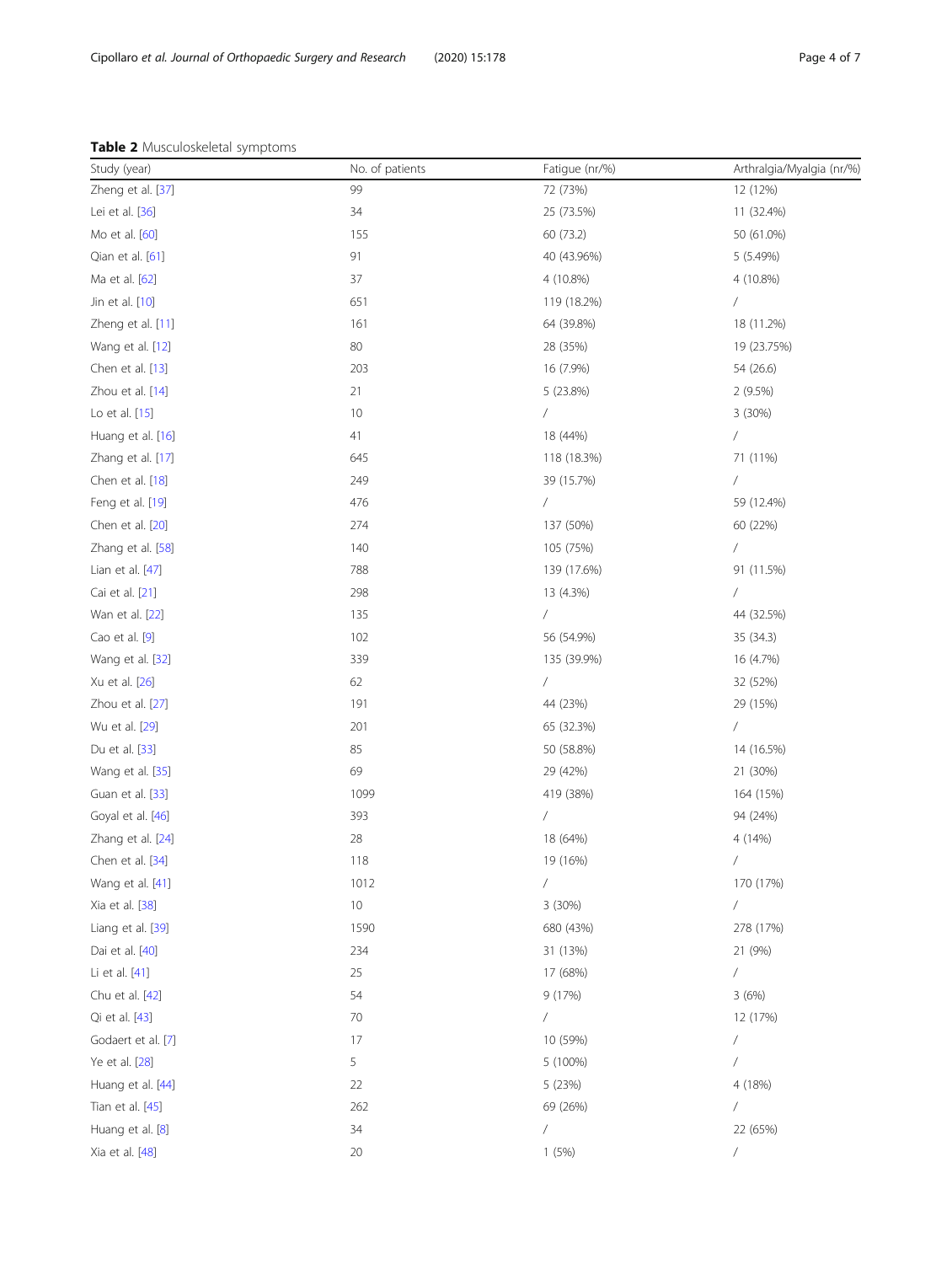| Study (year)                  | No. of patients | Fatigue (nr/%) | Arthralgia/Myalgia (nr/%) |
|-------------------------------|-----------------|----------------|---------------------------|
| Zhao et al. [49]              | 101             |                | 17 (17%)                  |
| Xu et al. [25]                | 51              | 2(4%)          | 8 (16%)                   |
| Li et al. $[51]$              | 548             | 258 (47%)      | 111 (20%)                 |
| Xu et al. [52]                | 90              | 19 (21%)       | 25 (28%)                  |
| Lei et al. [54]               | 119             |                | 18 (15%)                  |
| Pung et al. [6]               | 17              |                | 5 (29%)                   |
| Xu et al. [55]                | 50              | 8 (16%)        | 8 (16%)                   |
| Escalera-Antezana et al. [59] | 12              |                | 5 (42%)                   |
| Lechien et al. [57]           | 417             | 129 (31%)      | 246 (59%)                 |
| Dong et al. [56]              | 11              | 2 (18%)        | 1(9%)                     |
| Total: 54                     | Tot: 12,046     | 3085 (25.6%)   | 1866 (15.5%)              |

<span id="page-4-0"></span>Table 2 Musculoskeletal symptoms (Continued)

symptoms at onset is influenced by socio-geographical factors [[64\]](#page-6-0). The most common symptoms in patients with mild to moderate clinical presentation of the condition are fever, fatigue, and dry cough, followed by other symptoms including headache, nasal congestion, sore throat, myalgia, and arthralgia [[65,](#page-6-0) [66\]](#page-6-0).

The evidence on the central role of inflammation during COVID-19 infection underlines the need to block this inflammatory cascade [\[30,](#page-5-0) [60](#page-6-0)–[62](#page-6-0), [67](#page-6-0)–[70](#page-6-0)]. The presence of musculoskeletal symptoms is worrying: there is a high rate of use, especially in the middle age and elderly population, of NSAIDs. The fact that patients therefore report musculoskeletal symptoms is even more worrying because it may imply that the inflammatory reactions overcome the antiinflammatory effect of such drugs.

Clinical features have to be analyzed deeply, especially considering the new evidences on COVID-19. Musculoskeletal symptoms should be married with laboratory findings, such as inflammatory and infectionrelated parameters (Interleukin-6, Procalcitonin, Creactive protein). Understandably, the involvement of the musculoskeletal system has not been deeply investigated during this pandemic, but synovial and muscle biopsy, and joint fluid analysis, for example, should clarify how extensive the attack of the virus on the whole of the human body is. Until now, no report has been published on the presence of COVID-19 in the skeletal muscles, joint, or bones. The musculoskeletal symptoms are only anecdotally attributed to indirect effects, mainly arising from inflammatory and/or immune response, but other mechanisms can

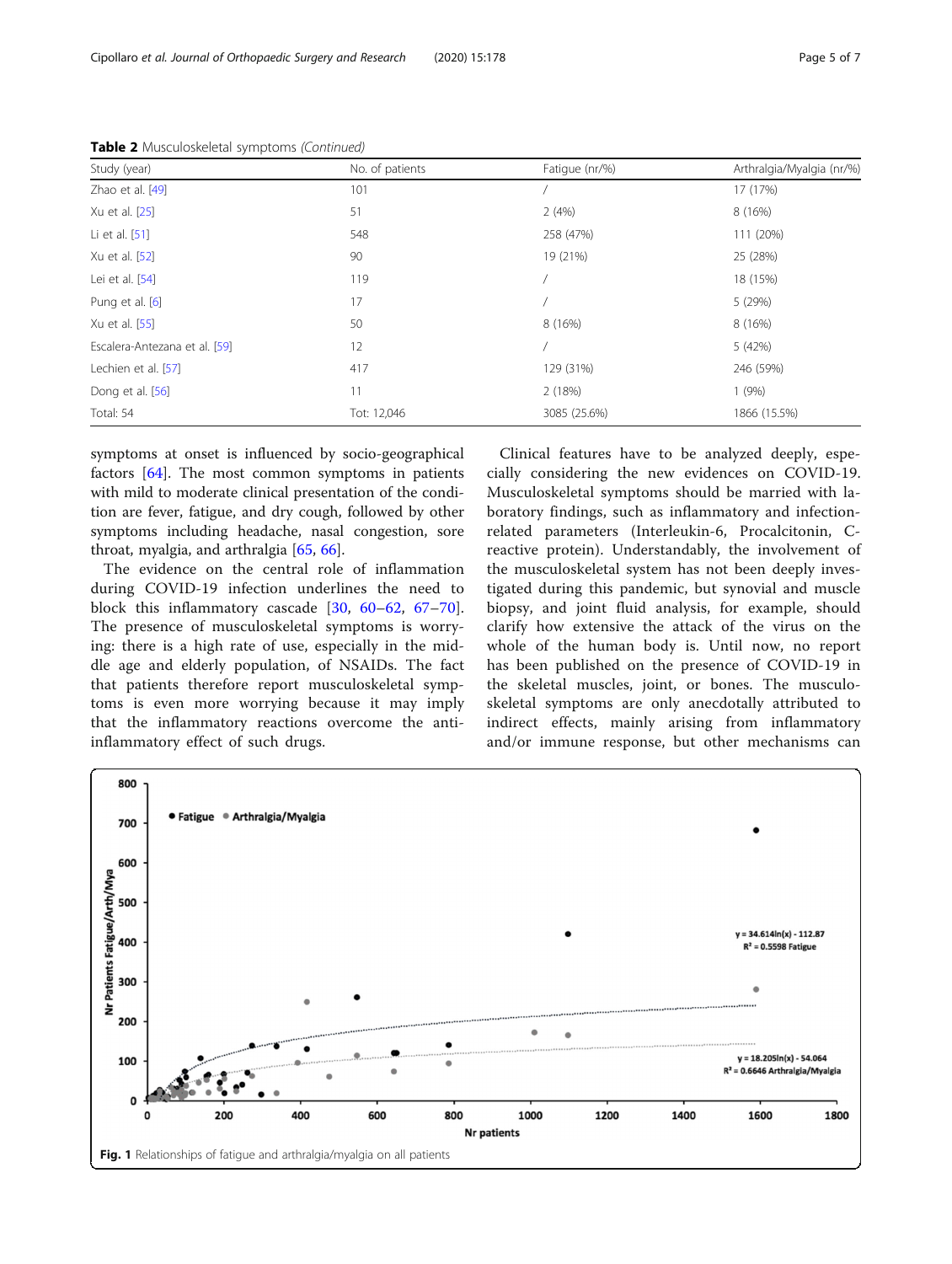<span id="page-5-0"></span>be hypothesized, such as direct damage by the virus on the endothelium or peripheral nerves. These findings could help to plan specific rehabilitation protocols in COVID-19 patients.

As a new infectious disease, it is particularly important to underline the clinical features of COVID-19, especially in the early stage of the illness, to help clinicians to individuate and isolate patients earlier, and then minimize its diffusion. From the onset of the symptoms and to the most severe stages of COVID-19 disease, musculoskeletal symptoms, including myalgia, arthralgia, and fatigue, are a nearly constant presence. It is still unclear how the effects of COVID-19 on the musculoskeletal system are mediated.

#### Author details

<sup>1</sup>Department of Musculoskeletal Disorders, Faculty of Medicine and Surgery, University of Salerno, Salerno, Italy. <sup>2</sup>Department of Medicine, Surgery and Dentistry, University of Salerno, Via S. Allende, 84081 Baronissi, SA, Italy. 3 Department of Biomedical Sciences for Health, Università degli Studi di Milano, Milan, Italy. <sup>4</sup>Centre for Sports and Exercise Medicine, Barts and The London School of Medicine and Dentistry, Mile End Hospital, Queen Mary University of London, 275 Bancroft Road, London E1 4DG, England. <sup>5</sup>Institute of Science and Technology in Medicine, Keele University School of Medicine, Thornburrow Drive, Stoke on Trent, England.

### Published online: 18 May 2020

#### References

- 1. Park M, Cook AR, Lim JT, et al. A systematic review of COVID-19 epidemiology based on current evidence. J Clin Med. 2020;9. [https://doi.](https://doi.org/10.3390/jcm9040967) [org/10.3390/jcm9040967](https://doi.org/10.3390/jcm9040967).
- 2. Fu L, Wang B, Yuan T, et al. Clinical characteristics of coronavirus disease 2019 (COVID-19) in China: a systematic review and meta-analysis. J Infect Published Online First: 10 April 2020. doi:[https://doi.org/10.1016/j.jinf.2020.](https://doi.org/10.1016/j.jinf.2020.03.041) [03.041.](https://doi.org/10.1016/j.jinf.2020.03.041)
- 3. Zhu Z, Cai T, Fan L, et al. Clinical value of immune-inflammatory parameters to assess the severity of coronavirus disease 2019. Int J Infect Dis Published Online First: 22 April 2020. doi:<https://doi.org/10.1016/j.ijid.2020.04.041>.
- Kaiser L, Fritz RS, Straus SE, et al. Symptom pathogenesis during acute influenza: interleukin-6 and other cytokine responses. J Med Virol. 2001;64: 262–8. [https://doi.org/10.1002/jmv.1045.](https://doi.org/10.1002/jmv.1045)
- 5. Misra DP, Agarwal V, Gasparyan AY, et al. Rheumatologists' perspective on coronavirus disease 19 (COVID-19) and potential therapeutic targets. Clin Rheumatol Published Online First: 10 April 2020. doi:[https://doi.org/10.1007/](https://doi.org/10.1007/s10067-020-05073-9) [s10067-020-05073-9](https://doi.org/10.1007/s10067-020-05073-9).
- 6. Pung R, Chiew CJ, Young BE, et al. Investigation of three clusters of COVID-19 in Singapore: implications for surveillance and response measures. Lancet. 2020;395:1039–46. [https://doi.org/10.1016/S0140-6736\(20\)30528-6](https://doi.org/10.1016/S0140-6736(20)30528-6).
- 7. Godaert L, Proye E, Demoustier-Tampere D, et al. Clinical characteristics of older patients: the experience of a geriatric short-stay unit dedicated to patients with COVID-19 in France. J Infect Published Online First: 17 April 2020. doi:[https://doi.org/10.1016/j.jinf.2020.04.009.](https://doi.org/10.1016/j.jinf.2020.04.009)
- 8. Huang Y, Tu M, Wang S, et al. Clinical characteristics of laboratory confirmed positive cases of SARS-CoV-2 infection in Wuhan, China: A retrospective single center analysis. Travel Med Infect Dis 2020;101606. doi:[https://doi.org/](https://doi.org/10.1016/j.tmaid.2020.101606) [10.1016/j.tmaid.2020.101606](https://doi.org/10.1016/j.tmaid.2020.101606).
- 9. Cao J, Tu W-J, Cheng W, et al. Clinical features and short-term outcomes of 102 patients with Corona Virus Disease 2019 in Wuhan, China. Clin Infect Dis Published Online First: 2 April 2020. doi[:https://doi.org/10.1093/cid/](https://doi.org/10.1093/cid/ciaa243) [ciaa243.](https://doi.org/10.1093/cid/ciaa243)
- 10. Jin X, Lian J-S, Hu J-H, et al. Epidemiological, clinical and virological characteristics of 74 cases of coronavirus-infected disease 2019 (COVID-19) with gastrointestinal symptoms. Gut Published Online First: 24 March 2020. doi[:https://doi.org/10.1136/gutjnl-2020-320926.](https://doi.org/10.1136/gutjnl-2020-320926)
- 11. Zheng F, Tang W, Li H, et al. Clinical characteristics of 161 cases of corona virus disease 2019 (COVID-19) in Changsha. Eur Rev Med Pharmacol Sci. 2020;24:3404–10. [https://doi.org/10.26355/eurrev\\_202003\\_20711.](https://doi.org/10.26355/eurrev_202003_20711)
- 12. Wang X, Liu W, Zhao J, et al. Clinical characteristics of 80 hospitalized frontline medical workers infected with COVID-19 in Wuhan, China. J Hosp Infect Published Online First: 14 April 2020. doi:[https://doi.org/10.1016/j.jhin.](https://doi.org/10.1016/j.jhin.2020.04.019) [2020.04.019.](https://doi.org/10.1016/j.jhin.2020.04.019)
- 13. Chen T, Dai Z, Mo P, et al. Clinical characteristics and outcomes of older patients with coronavirus disease 2019 (COVID-19) in Wuhan, China (2019): a single-centered, retrospective study. J Gerontol A Biol Sci Med Sci Published Online First: 11 April 2020. doi:[https://doi.org/10.1093/gerona/](https://doi.org/10.1093/gerona/glaa089) [glaa089.](https://doi.org/10.1093/gerona/glaa089)
- 14. Zhou Y, Han T, Chen J, et al. Clinical and autoimmune characteristics of severe and critical cases with COVID-19. Clin Transl Sci Published Online First: 21 April 2020. doi[:https://doi.org/10.1111/cts.12805](https://doi.org/10.1111/cts.12805).
- 15. Lo IL, Lio CF, Cheong HH, et al. Evaluation of SARS-CoV-2 RNA shedding in clinical specimens and clinical characteristics of 10 patients with COVID-19 in Macau. Int J Biol Sci. 2020;16:1698–707. [https://doi.org/10.7150/ijbs.45357.](https://doi.org/10.7150/ijbs.45357)
- 16. Huang C, Wang Y, Li X, et al. Clinical features of patients infected with 2019 novel coronavirus in Wuhan, China. Lancet. 2020;395:497–506. [https://doi.](https://doi.org/10.1016/S0140-6736(20)30183-5) [org/10.1016/S0140-6736\(20\)30183-5.](https://doi.org/10.1016/S0140-6736(20)30183-5)
- 17. Zhang X, Cai H, Hu J, et al. Epidemiological, clinical characteristics of cases of SARS-CoV-2 infection with abnormal imaging findings. Int J Infect Dis. 2020;94:81–7. [https://doi.org/10.1016/j.ijid.2020.03.040.](https://doi.org/10.1016/j.ijid.2020.03.040)
- 18. Chen J, Qi T, Liu L, et al. Clinical progression of patients with COVID-19 in Shanghai, China. J Infect. 2020;80:e1–6. [https://doi.org/10.1016/j.jinf.2020.03.004.](https://doi.org/10.1016/j.jinf.2020.03.004)
- 19. Feng Y, Ling Y, Bai T, et al. COVID-19 with different severity: a multi-center study of clinical features. Am J Respir Crit Care Med Published Online First: 10 April y. doi:<https://doi.org/10.1164/rccm.202002-0445OC>.
- 20. Chen T, Wu D, Chen H, et al. Clinical characteristics of 113 deceased patients with coronavirus disease 2019: retrospective study. BMJ. 2020;368: m1091. <https://doi.org/10.1136/bmj.m1091>.
- 21. Cai Q, Huang D, Ou P, et al. COVID-19 in a designated infectious diseases hospital outside Hubei Province, China. Allergy Published Online First: 2 April 2020. doi[:https://doi.org/10.1111/all.14309.](https://doi.org/10.1111/all.14309)
- 22. Wan S, Xiang Y, Fang W, et al. Clinical features and treatment of COVID-19 patients in northeast Chongqing. J Med Virol Published Online First: 21 March 2020. doi:[https://doi.org/10.1002/jmv.25783.](https://doi.org/10.1002/jmv.25783)
- 23. Wang L, He W, Yu X, et al. Coronavirus disease 2019 in elderly patients: characteristics and prognostic factors based on 4-week follow-up. J Infect Published Online First: 30 March y. doi[:https://doi.org/10.1016/j.](https://doi.org/10.1016/j.jinf.2020.03.019) [jinf.2020.03.019](https://doi.org/10.1016/j.jinf.2020.03.019).
- 24. Zhang L, Zhu F, Xie L, et al. Clinical characteristics of COVID-19-infected cancer patients: a retrospective case study in three hospitals within Wuhan, China. Ann Oncol Published Online First: 26 March 2020. doi:[https://doi.org/](https://doi.org/10.1016/j.annonc.2020.03.296) [10.1016/j.annonc.2020.03.296](https://doi.org/10.1016/j.annonc.2020.03.296).
- 25. Xu T, Chen C, Zhu Z, et al. Clinical features and dynamics of viral load in imported and non-imported patients with COVID-19. Int J Infect Dis. 2020; 94:68–71. <https://doi.org/10.1016/j.ijid.2020.03.022>.
- 26. Xu X-W, Wu X-X, Jiang X-G, et al. Clinical findings in a group of patients infected with the 2019 novel coronavirus (SARS-Cov-2) outside of Wuhan, China: retrospective case series. BMJ. 2020;368:m606. [https://doi.org/10.](https://doi.org/10.1136/bmj.m606) [1136/bmj.m606](https://doi.org/10.1136/bmj.m606).
- 27. Zhou F, Yu T, Du R, et al. Clinical course and risk factors for mortality of adult inpatients with COVID-19 in Wuhan, China: a retrospective cohort study. Lancet. 2020;395:1054–62. [https://doi.org/10.1016/S0140-](https://doi.org/10.1016/S0140-6736(20)30566-3) [6736\(20\)30566-3](https://doi.org/10.1016/S0140-6736(20)30566-3).
- 28. Ye F, Xu S, Rong Z, et al. Delivery of infection from asymptomatic carriers of COVID-19 in a familial cluster. Int J Infect Dis. 2020;94:133–8. [https://doi.org/](https://doi.org/10.1016/j.ijid.2020.03.042) [10.1016/j.ijid.2020.03.042](https://doi.org/10.1016/j.ijid.2020.03.042).
- 29. Wu C, Chen X, Cai Y, et al. Risk factors associated with acute respiratory distress syndrome and death in patients with Coronavirus Disease 2019 pneumonia in Wuhan, China. JAMA Intern Med Published Online First: 13 March 2020. doi:<https://doi.org/10.1001/jamainternmed.2020.0994>.
- 30. Lippi G, Plebani M. Procalcitonin in patients with severe coronavirus disease 2019 (COVID-19): a meta-analysis. Clin Chim Acta. 2020;505:190–1. [https://](https://doi.org/10.1016/j.cca.2020.03.004) [doi.org/10.1016/j.cca.2020.03.004.](https://doi.org/10.1016/j.cca.2020.03.004)
- 31. Du Y, Tu L, Zhu P, et al. Clinical features of 85 fatal cases of COVID-19 from Wuhan: a retrospective observational study. Am J Respir Crit Care Med Published Online First: 3 April 2020. doi[:https://doi.org/10.1164/rccm.202003-0543OC.](https://doi.org/10.1164/rccm.202003-0543OC)